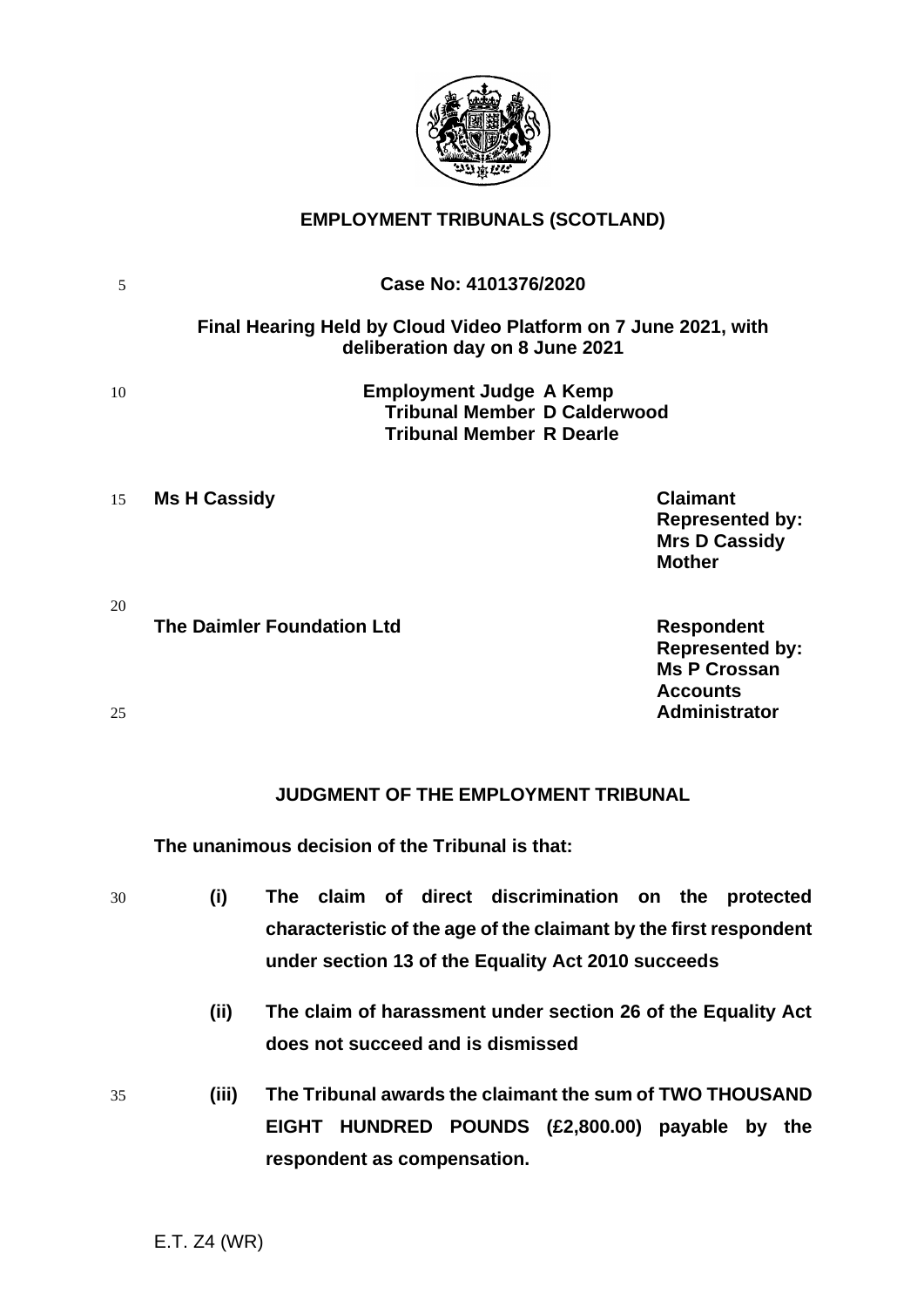## **REASONS**

## **Introduction**

- 1. This was a Final Hearing on the claims made by the claimant. She was represented by her mother. The respondent was represented by 5 Ms Crossan, who is employed by it as its Accounts Administrator.
	- 2. There had been two Preliminary Hearings on 30 July 2020 and 14 October 2020, and case management orders were made on 14 December 2020. The hearing took place by cloud video platform remotely in accordance with the orders made.
- 10 3. The hearing was conducted successfully, with the parties, representatives and witnesses attending and being able to be seen and heard, as well as being able themselves to see and hear. The Tribunal was satisfied that the arrangements for the Final Hearing had been conducted in accordance with the Practice Direction dated 11 June 2020, and ascertained that the 15 appropriate notice as to that hearing was on the cause list. It was satisfied that the hearing had been conducted in a fair and appropriate manner such that a decision could be made on the basis of the evidence it heard.

## **Issues**

- 4. The Tribunal identified the following issues for determination, and raised 20 them with the parties at the commencement of the hearing. They confirmed their agreement. The list of issues is:
	- (i) Did the first respondent directly discriminate against the claimant under section 13 of the Equality Act 2010 ("the Act") in her dismissal because of her age?
- 
- 25 (ii) If so, has the respondent shown that that was a proportionate means of achieving a legitimate aim?
	- (iii) Did the first respondent harass the claimant under section 26 of the Act because of the claimant's age or sex?
- (iv) If either claim is successful, to what remedy is the claimant entitled? 30 The claimant only claimed injury to feelings.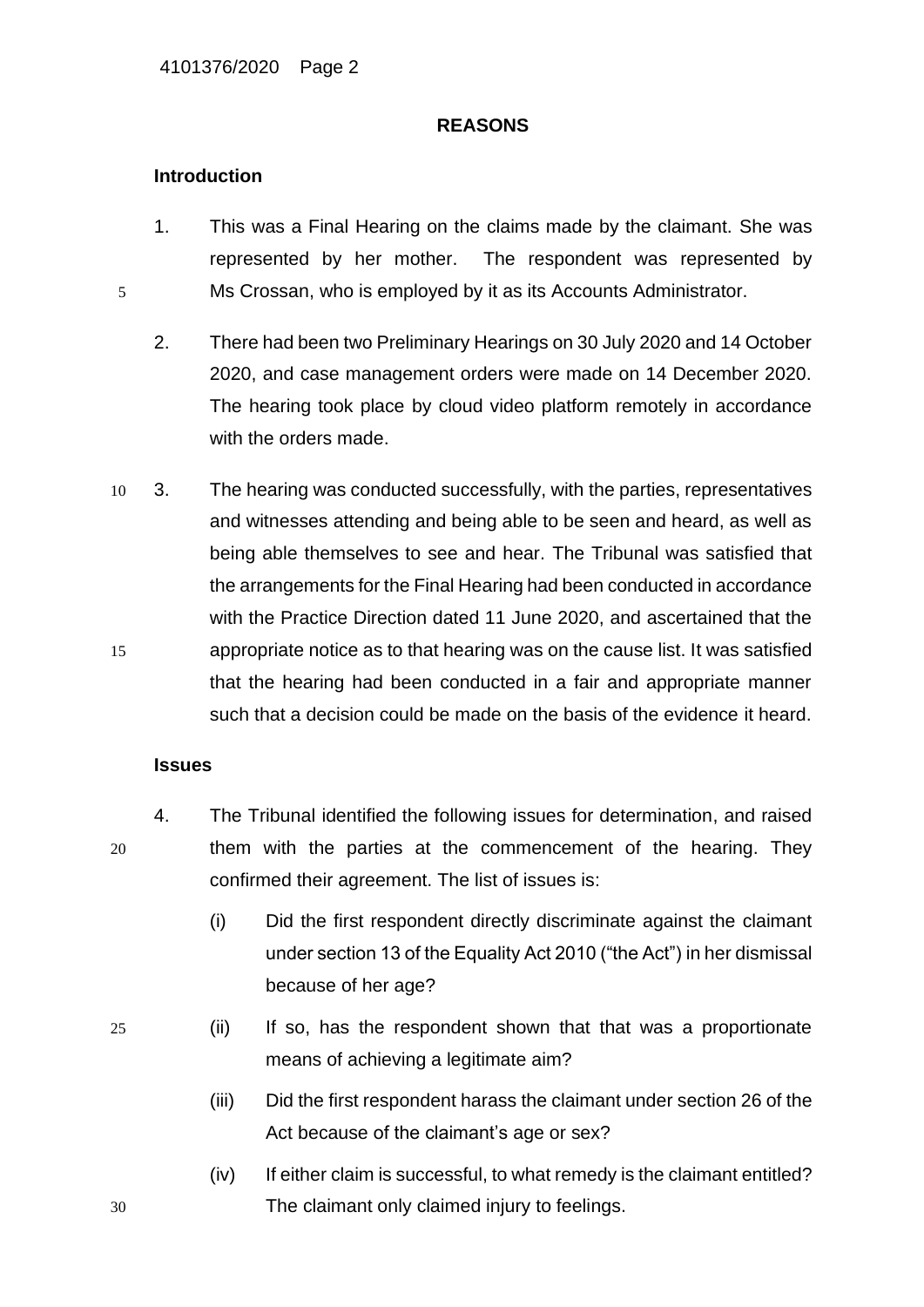## **Evidence**

- 5. Evidence was given by the claimant first, followed by her witness Ms Chelsey Alexander. Written witness statements had been tendered for them. Mr Malcolm Easy was the sole witness to give oral evidence for the 5 respondent. He had provided an email to the respondent which was tendered in place of his witness statement. The respondent had also tendered written witness statements from a number of other witnesses, none of whom were called to give evidence. It was explained that they had intended to call Mr Stuart McEwen but he was in hospital.
- 10 6. At the commencement of the hearing the Judge explained that although a party was entitled to tender written witness evidence it could not be subject to questions from the Tribunal or the other party, and what weight if any to give to that evidence was a matter that the Tribunal would decide.
- 7. The Judge also explained to the representatives how the hearing would 15 be conducted, about asking non-leading questions in examination in chief, about cross examination covering evidence disputed or which the witness could comment on which had not been covered in his or her own evidence, and about re-examination being limited to issues raised in cross examination or by the Tribunal's own questions. He explained about 20 making submissions.
- 8. Mr Easy had left the employment of the respondent and was resident in France. Initially the respondent had not been able to contact him to give his evidence when that stage was reached, but after two adjournments to allow them to try again they were successful, and he gave his evidence 25 remotely.
	- 9. The parties had not prepared a Bundle of Documents, and in the course of evidence reference was made to two timesheets for the claimant.
- 10. The evidence was concluded towards the end of the first day, and the second day was utilised for the Tribunal's deliberation. The decision it 30 reached was unanimous.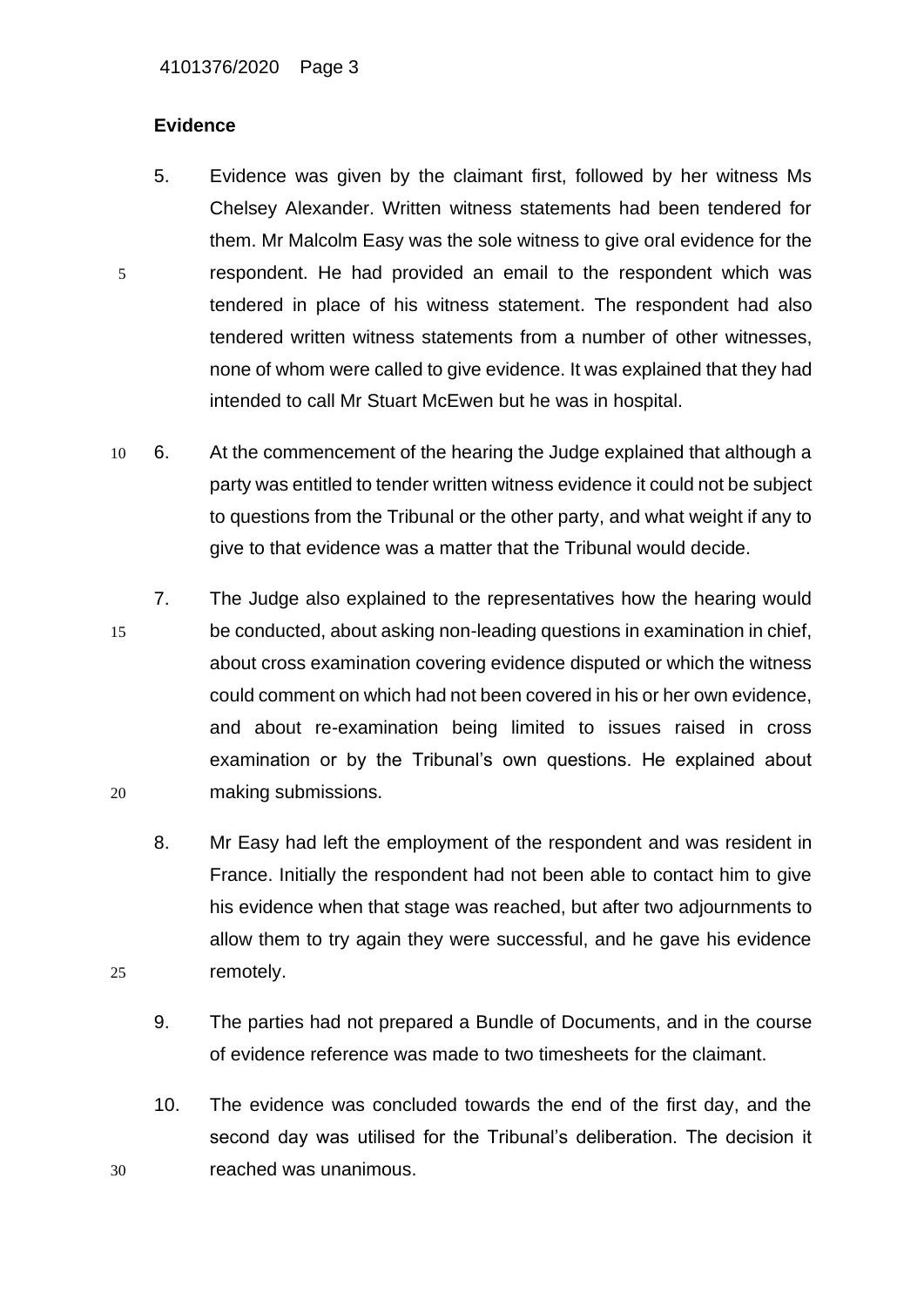## **Facts**

11. The Tribunal found the following facts, material to the case before it, to have been established:

12. The claimant is Miss Hazel Cassidy. She is a schoolgirl whose date of 5 birth is 10 November 2005.

- 13. The respondent is The Daimler Foundation Limited. It is a charity. It operates an Equestrian Centre at which it has a café and restaurant.
- 14. The claimant was employed by the respondent as a waitress on a parttime basis on 9 December 2019. She worked for four hours that day, 10 between 10am and 2pm.
- 15. She had been interviewed for the role when she was 14 years of age in late November 2019. She had provided her age when applying for the role electronically. The interview was held by the respondent's chef. After it she was informed that she had been successful, and asked to complete a 15 starters form with details including her date of birth, National Insurance Number, and bank details. She was told that the first shift would be a form of trial.
- 16. The claimant's first day of work was 7 December 2019. She was shown what to do by Mr Malcolm Easy the respondent's front of house manager. 20 He had been employed by them from October 2019. He showed her how to use the till, which required a code to access it. The claimant waited on tables, cleaned them, tidied dishes, worked on the till, loaded and unloaded the dishwasher, re-stocked items from the stockroom, and assisted generally. At the end of the shift Mr Easy said something to the 25 effect that he was pleased with her work. She understood that she had passed the trial period, and would work on Saturdays between 10am and 2pm and possibly other shifts when required.
- 17. Her second day of work was 14 December 2019. It was again from 10am to 2pm. She was warned by Mr Stuart McEwen that if the owner put his 30 arm round her shoulder she should just walk away. That comment made her feel uncomfortable. She did not report it to her family or to the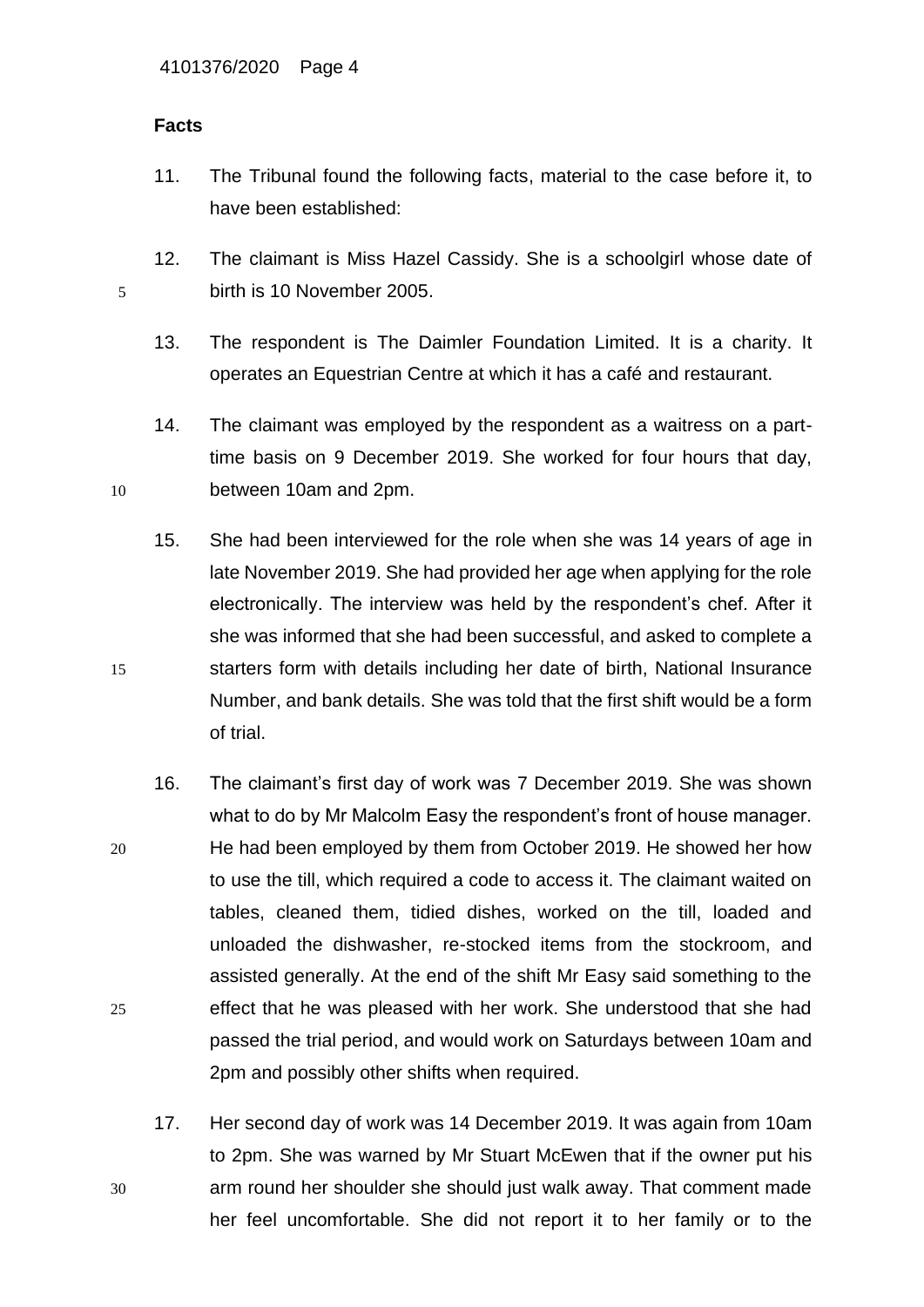respondent, but did mention it later to Ms Chelsey Alexander who works in the office where her mother works. The claimant often attended there after school to wait for her mother.

- 18. The claimant was later taking an order at the till when she was approached 5 by Ms Penelope Dines, the partner of the owner. She was told that she should not be on the till and was given two plates to deliver to a table. She asked for the details of the table and did so. She was not upset at that. Later in the day Mr Easy said that she and another member of staff could leave early, as it was not busy. The Centre is in a remote location without 10 public transport access. She had to wait to be collected. Whilst she did so she cleaned cutlery.
- 19. On 20 December 2019 the claimant attended the offices where her mother worked, and sat next to Ms Alexander. Whilst they looked at a screen Mr Easy telephoned the claimant. He said he had enjoyed working with her 15 however she could not continue to work there as the accountant said that she was too young for health and safety reasons. He said that she had not done anything wrong but that the accountant said that she could not work there. Ms Alexander heard the material parts of that call.
- 20. The claimant was shocked by that call, which she had not been expecting. 20 She was upset by it, and distressed. It had been her first employment, and she had been enjoying it.
	- 21. The claimant commenced early conciliation in relation to the respondent on 21 December 2019, the Certificate was dated 7 January 2020 and the Claim Form was presented to the Tribunal on 6 March 2020.

## 25 **Submissions for claimant**

22. The following is a very basic summary. Mrs Cassidy argued that the evidence of the claimant and Ms Alexander should be accepted. She argued that the evidence of Mr Easy should be rejected. She suggested that the claims for direct discrimination and harassment had been made 30 out, and sought an award for injury to feelings.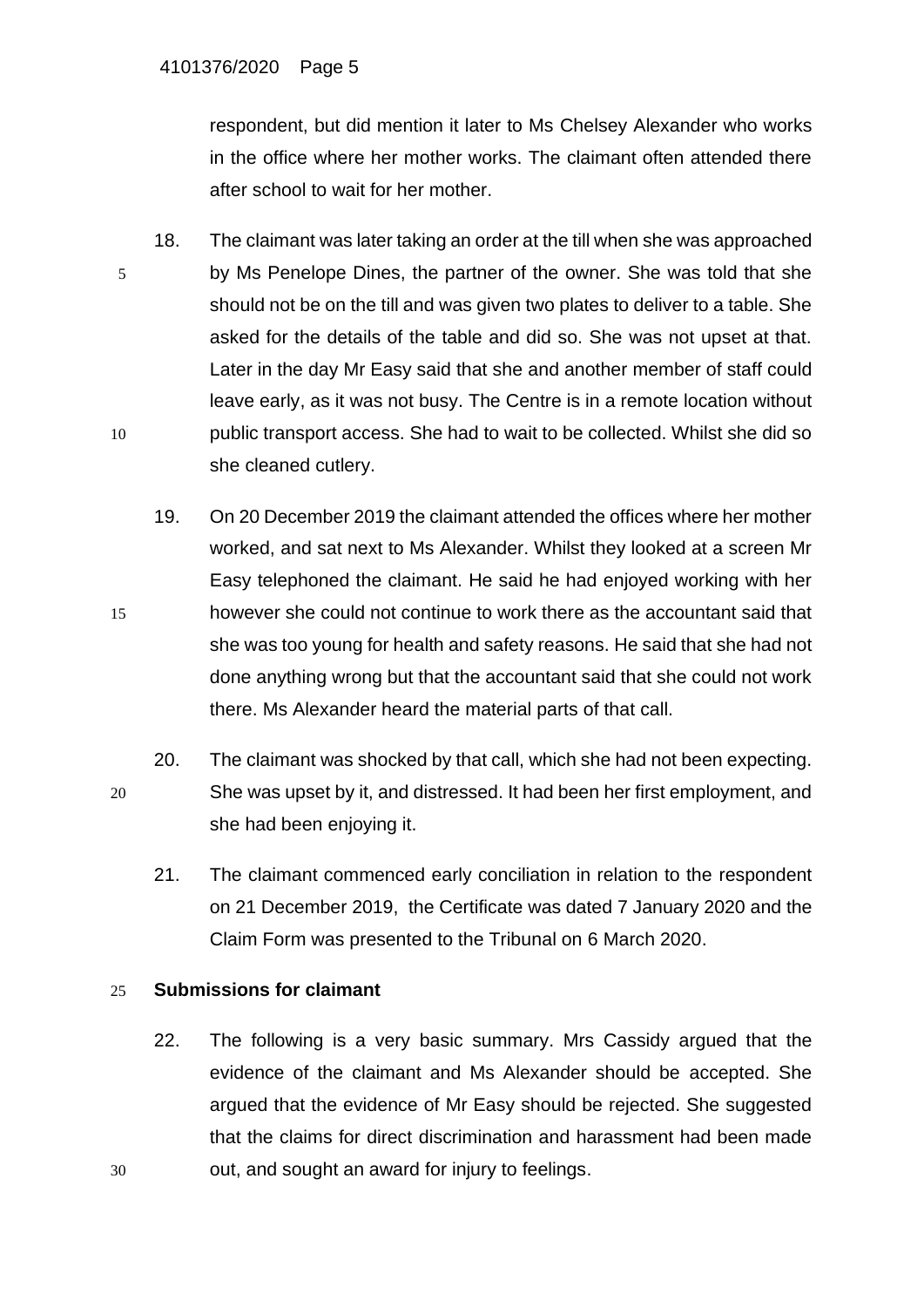## **Submissions for respondent**

23. The following again is a basic summary of the submission. Ms Crossan argued that the evidence from Mr Easy should be accepted, that age had not been a reason for dismissal as he said, and that the claim for 5 harassment was unbelievable. It had not been reported to her mother or a colleague. Mr Easy had let her down about her employment ending as she was no longer needed.

## **Law**

- 24. The law relating to discrimination is found in statute and case law, and 10 account may be taken of guidance in a statutory code.
	- *(i) Statute*
	- 25. Section 4 of the Equality Act 2010 ("the 2010 Act") provides that age and sex are each a protected characteristic.
	- 26. Section 13 of the Act provides as follows:

## 15 "**13 Direct discrimination**

A person (A) discriminates against another (B) if, because of a protected characteristic, A treats B less favourably than A treats or would treat others."

27. Section 23 of the Act provides

# 20 "**Comparison by reference to circumstances**

(1) On a comparison of cases for the purposes of sections 13, 14 and 19 there must be no material difference between the circumstances relating to each case…."

28. Section 26 of the Act provides:

## 25 "26 **Harassment**

- (1) A person (A) harasses another (B) if—
	- (*a*) A engages in unwanted conduct related to a relevant protected characteristic, and
	- (b) the conduct has the purpose or effect of—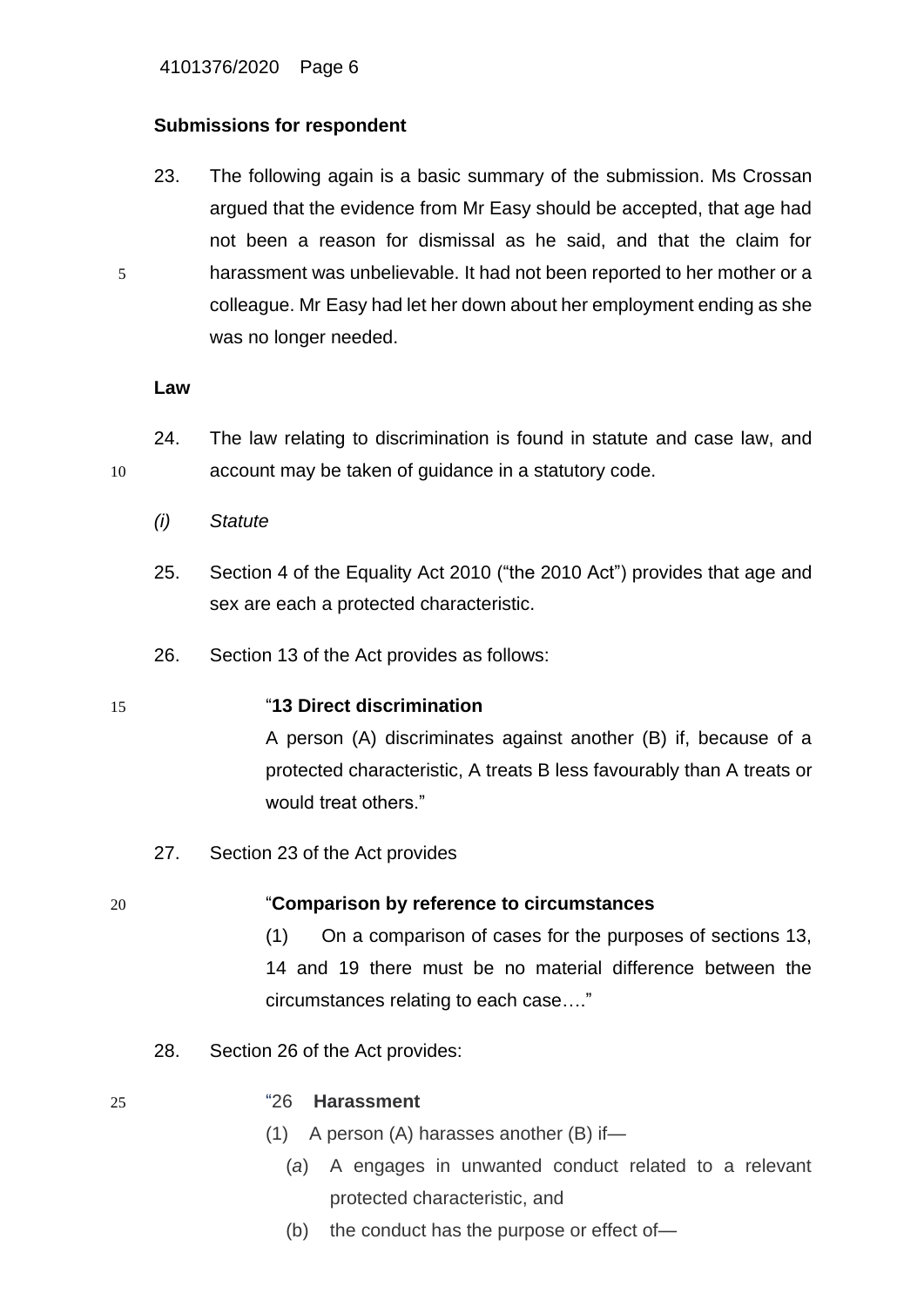- (i) violating B's dignity, or
- (ii) creating an intimidating, hostile, degrading, humiliating or offensive environment for B.
- (2) A also harasses B if—
- 5 (a) A engages in unwanted conduct of a sexual nature, and
	- (b) the conduct has the purpose or effect referred to in subsection (1)(b).

(4) In deciding whether conduct has the effect referred to in 10 subsection (1)(b), each of the following must be taken into account—

- (a) the perception of B;
- (b) the other circumstances of the case;
- (c) whether it is reasonable for the conduct to have that effect.

15 (5) The relevant protected characteristics are—

age**……..**

……………

29. Section 39 of the Act provides:

sex"

## "**39 Employees and applicants**

20 An employer (A) must not discriminate against a person (B) –

- ………
- (c) by dismissing B
- (d) by subjecting B to any other detriment."
- 30. Section 136 of the Act provides:

## 25 "**136 Burden of proof**

If there are facts from which the tribunal could decide, in the absence of any other explanation, that a person (A) contravened the provision concerned the tribunal must hold that the contravention occurred. But this provision does not apply if A 30 shows that A did not contravene the provision."

31. Section 212 of the Act defines "substantial" as "more than minor or trivial."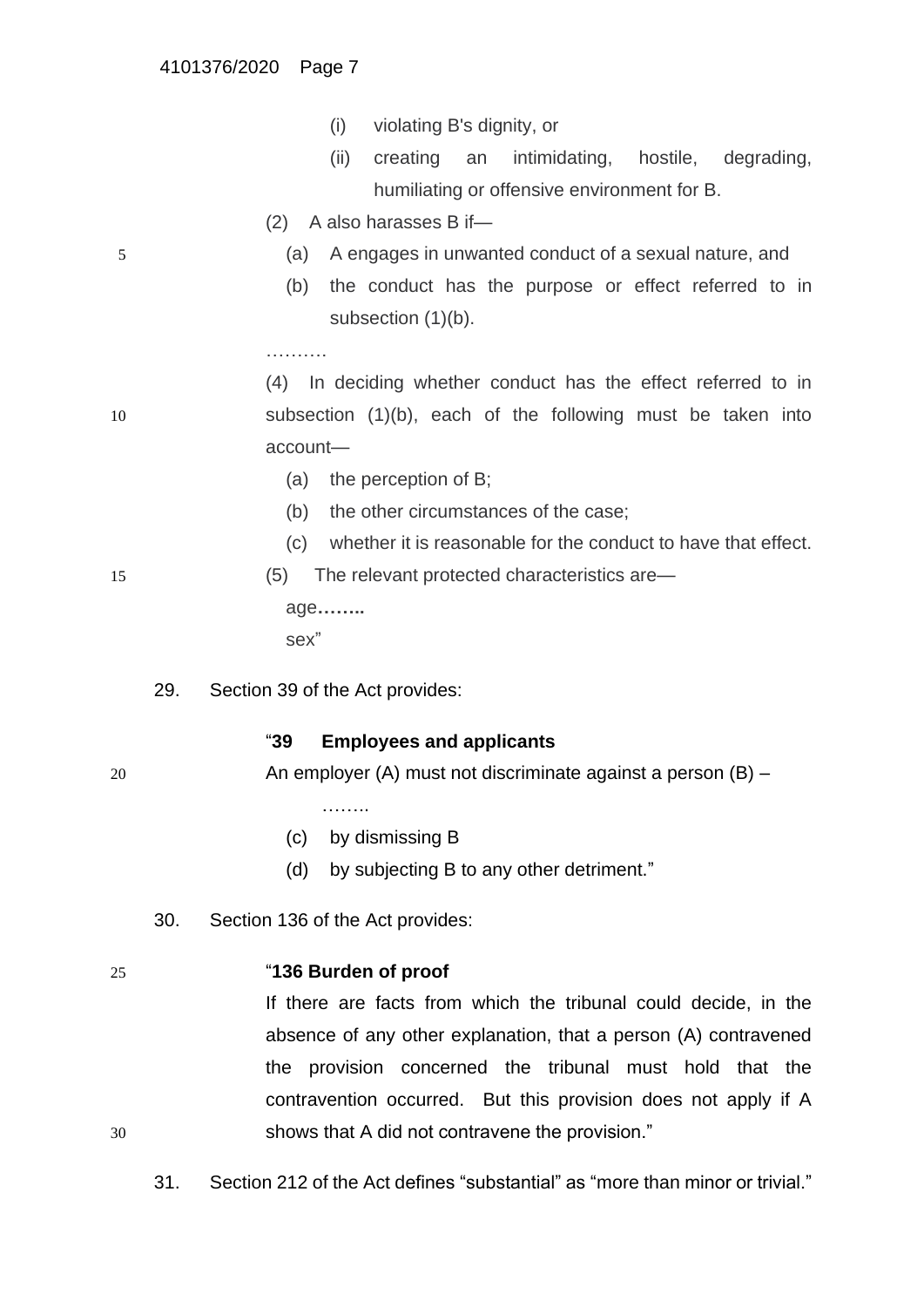- 32. The provisions of the 2010 Act are construed against the terms of the *Equal Treatment Framework Directive 2000/78/EC,* as well as the *Burden of Proof Directive 97/80/EC*
- *(ii) Case law*
- 5 *(a) Direct discrimination*
- 33. The basic question in a direct discrimination case is: what are the grounds or reasons for the treatment complained of? In *Amnesty International v Ahmed [2009] IRLR 884* the EAT recognised two different approaches from two House of Lords authorities - (i) in *James v Eastleigh Borough*  10 *Council [1990] IRLR 288* and (ii) in *Nagaragan v London Regional Transport [1999] IRLR 572*. In some cases, such as *James*, the grounds or reason for the treatment complained of is inherent in the act itself. In other cases, such as *Nagaragan,* the act complained of is not discriminatory but is rendered so by discriminatory motivation, being the 15 mental processes (whether conscious or unconscious) which led the alleged discriminator to act in the way that he or she did. The intention is irrelevant once unlawful discrimination is made out. That approach was endorsed in *R (on the application of E) v Governing Body of the Jewish Free School and another [2009] UKSC 15*.
- 20 34. Further guidance was given in *Amnesty*, in which the then President of the EAT explained the test in the following way:

''… The basic question in direct discrimination case is what is or are the 'ground' or 'grounds' for the treatment complained of. …..…

In some cases the ground, or the reason, for the treatment 25 complained of is inherent in the act itself……

In other cases—of which *Nagarajan* is an example—the act complained of is not in itself discriminatory but is rendered so by a discriminatory motivation, ie by the "mental processes" (whether conscious or unconscious) which led the putative discriminator to 30 do the act. Establishing what those processes were is not always an easy inquiry, but tribunals are trusted to be able to draw appropriate inferences from the conduct of the putative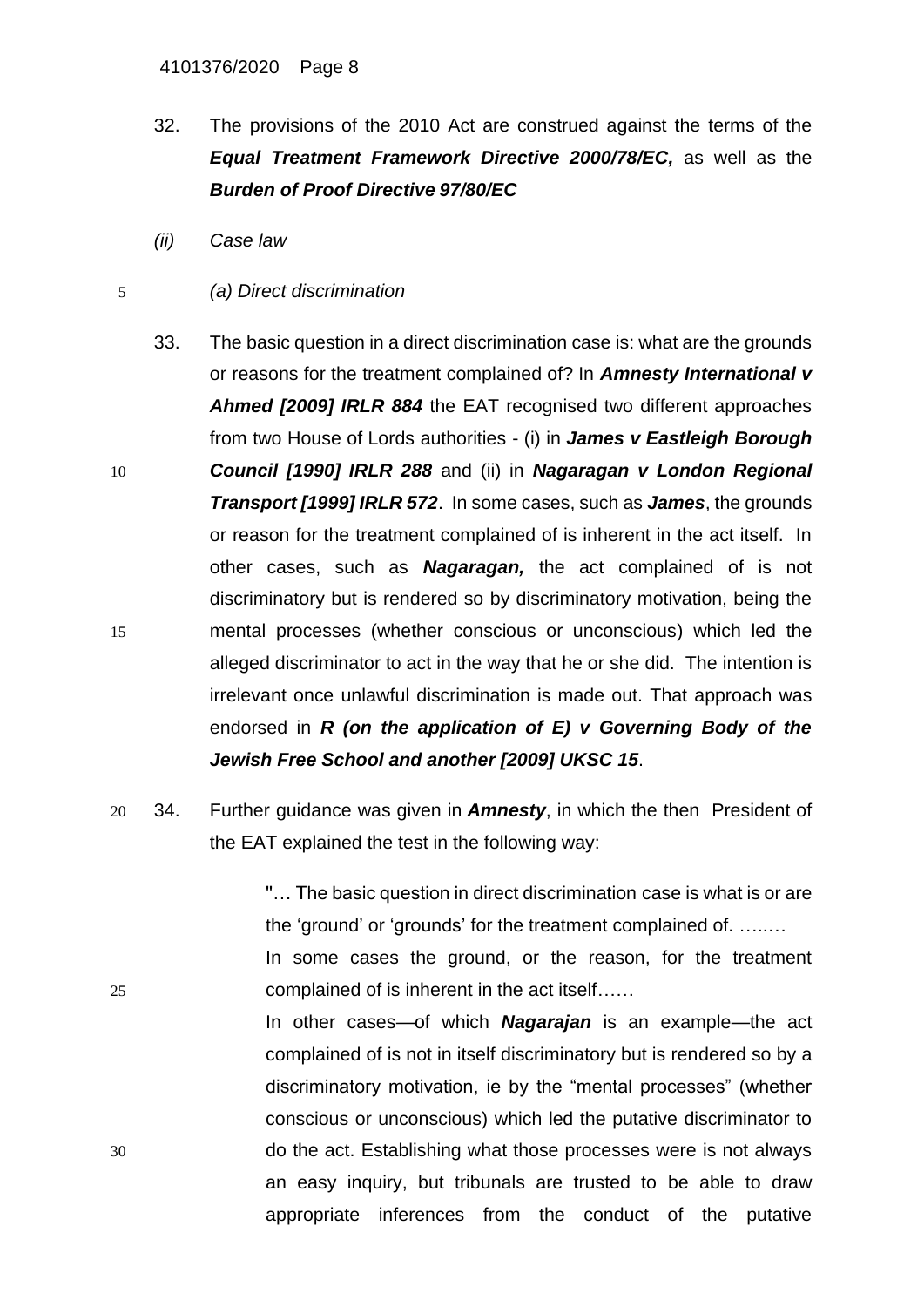discriminator and the surrounding circumstances (with the assistance where necessary of the burden of proof provisions). Even in such a case, however, it is important to bear in mind that the subject of the inquiry is the ground of, or reason for, the putative 5 discriminator's action, not his motive: just as much as in the kind of case considered in *James v Eastleigh*, a benign motive is irrelevant … The distinctions involved may seem subtle, but they are real … There is thus, we think, no real difficulty in reconciling *James v Eastleigh* and *Nagarajan*. In the analyses 10 adopted in both cases, the ultimate question is—necessarily—what was the ground of the treatment complained of (or—if you prefer the reason why it occurred). The difference between them simply reflects the different ways in which conduct may be discriminatory.''

35. The Tribunal should draw appropriate inferences from the conduct of the 15 alleged discriminator and the surrounding circumstances (with the assistance, where necessary, of the burden of proof provisions referred to further below) – as explained in the Court of Appeal case of *Anya v University of Oxford [2001] IRLR 377.*

## **Less Favourable Treatment**

20 36. In *Glasgow City Council v Zafar [1998] IRLR 36*, a House of Lords case, it was held that it is not enough for the claimant to point to unreasonable behaviour. He or she must show less favourable treatment, one of whose effective causes was the protected characteristic relied on.

## **Comparator**

25 37. In *Shamoon v Chief Constable of the RUC [2003] IRLR 285*, also a House of Lords authority, Lord Nichols said that a tribunal may sometimes be able to avoid arid and confusing debate about the identification of the appropriate comparator by concentrating primarily on why the complainant was treated as she was, and leave the less favourable treatment issue 30 until after they have decided what treatment was afforded. Was it on the prescribed ground or was it for some other reason? If the former, there would usually be no difficulty in deciding whether the treatment afforded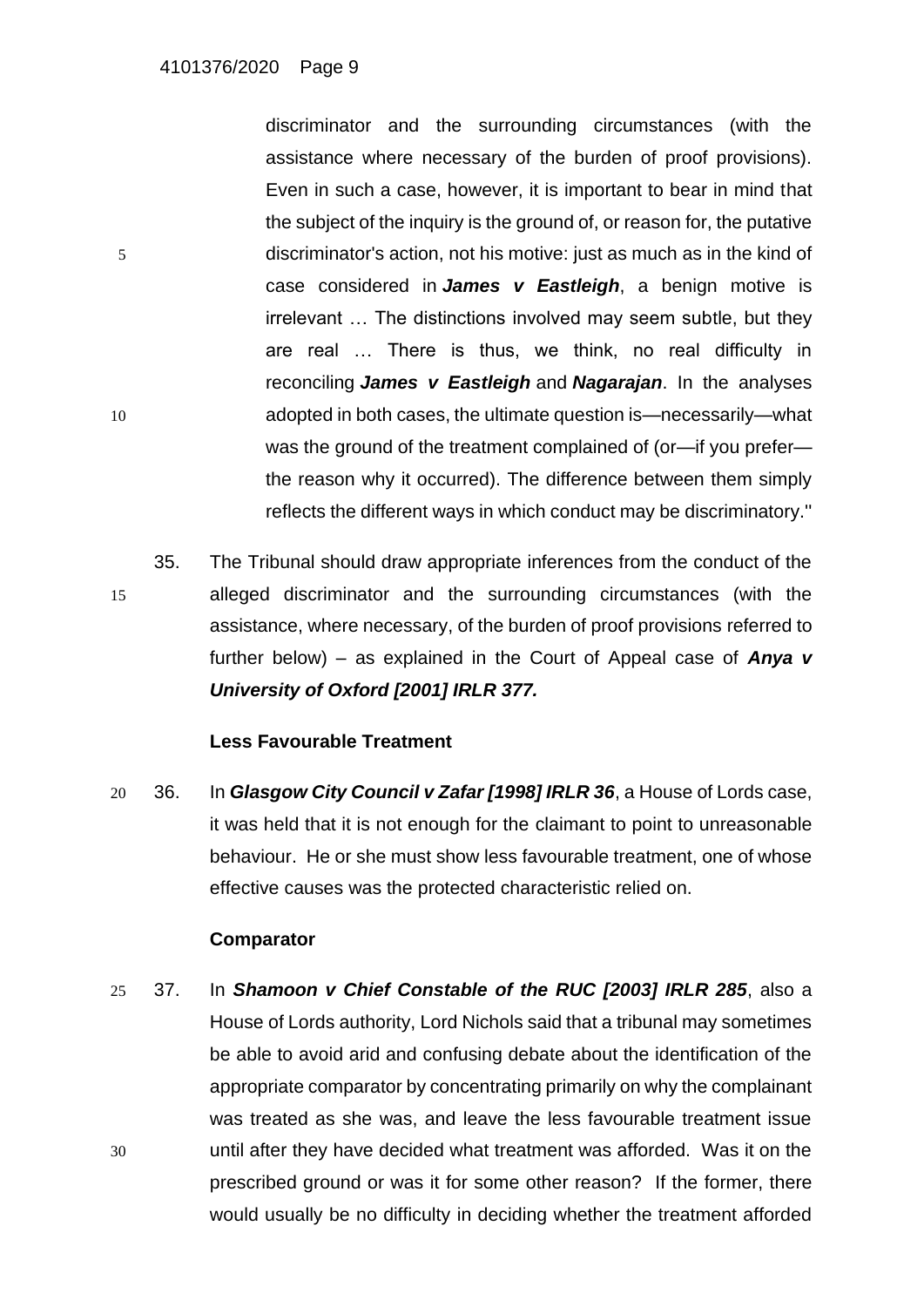the claimant on the prescribed ground was less favourable than afforded to another.

- 38. The comparator, where needed, requires to be a person who does not have the protected characteristic but otherwise there are no material 5 differences between that person and the claimant. Guidance was given in *Balamoody v Nursing and Midwifery Council [2002] ICR 646*, in the Court of Appeal.
	- 39. The EHRC Code of Practice on Employment provides, at paragraph 3.28:

"Another way of looking at this is to ask, 'But for the relevant 10 protected characteristic, would the claimant have been treated in that way?'"

## **Substantial, not the only or main, reason**

40. In *Owen and Briggs v Jones [1981] ICR 618* it was held that the protected characteristic would suffice for the claim if it was a "substantial 15 reason" for the decision. In *O'Neill v Governors of Thomas More School [1997] ICR 33* it was held that the protected characteristic needed to be a cause of the decision, but did not need to be the only or a main cause. In *Igen v Wong [2005] IRLR 258* the test was refined further such that it part of the reasoning that was more than a trivial part of it could suffice in this 20 context: It referred to the following quotation from *Nagarajan*

"Decisions are frequently reached for more than one reason. Discrimination may be on racial grounds even though it is not the sole ground for the decision. A variety of phrases, with different shades of meaning, have been used to explain how the legislation 25 applies in such cases: discrimination requires that racial grounds were a cause, the activating cause, a substantial and effective cause, a substantial reason, an important factor. No one phrase is obviously preferable to all others, although in the application of this legislation legalistic phrases, as well as subtle distinctions, are 30 better avoided so far as possible. If racial grounds or protected acts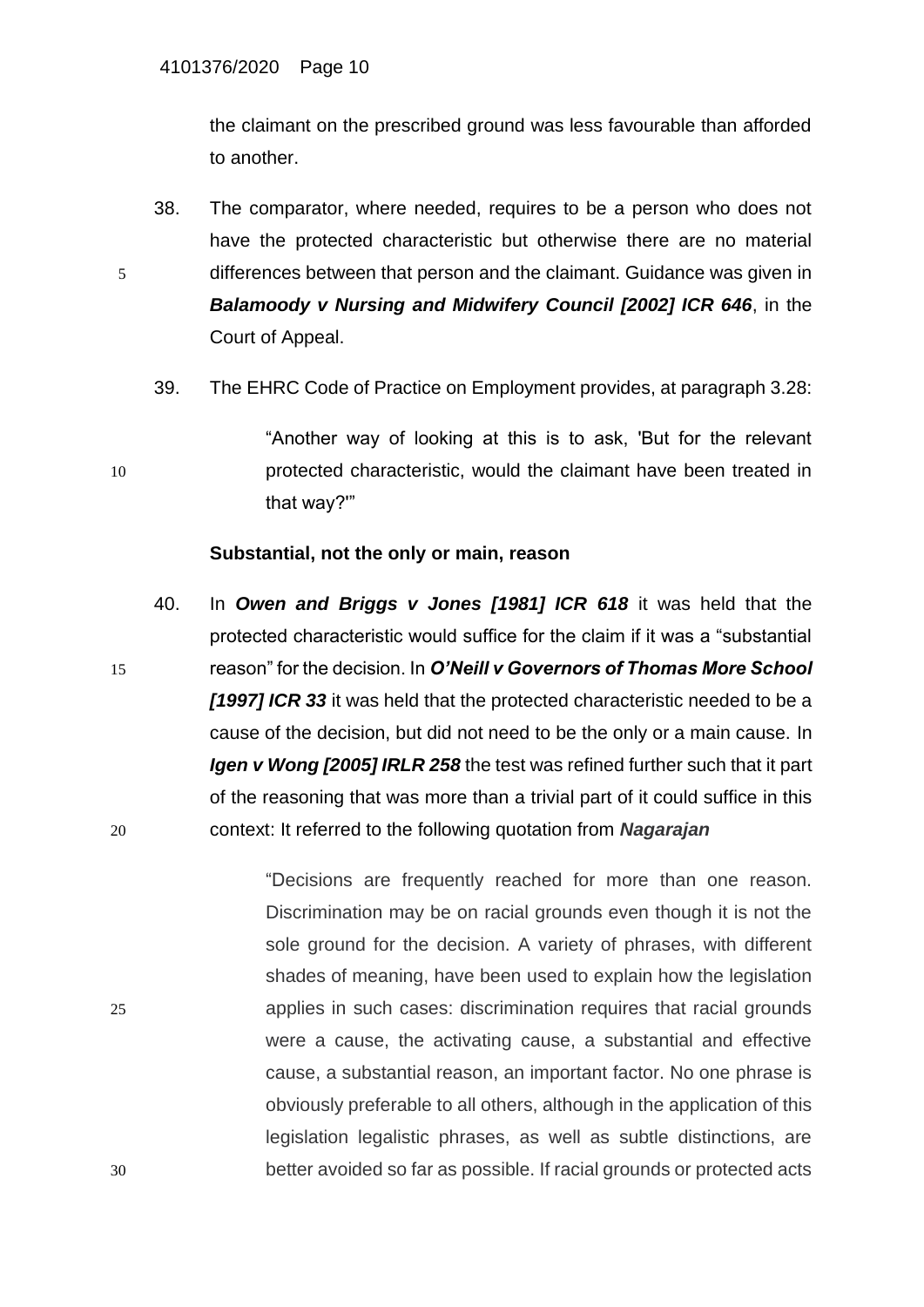had a significant influence on the outcome, discrimination is made out."

41. The Court considered arguments as to whether an alternative wording of no discrimination whatsoever was more appropriate, and the wording of 5 EU Directives. It concluded as follows:

> "In any event we doubt if Lord Nicholls' wording is in substance different from the 'no discrimination whatsoever' formula. A 'significant' influence is an influence which is more than trivial. "

42. The law was summarised in *JP Morgan Europe Limited v Chweidan*  10 *[2011] IRLR 673*, heard in the Court of Appeal. Lord Justice Elias said the following (in a case which concerned the protected characteristic of disability):

"5

Direct disability discrimination occurs where a person is treated less 15 favourably than a similarly placed non-disabled person on grounds of disability. This means that a reason for the less favourable treatment – not necessarily the only reason but one which is significant in the sense of more than trivial – must be the claimant's disability. In many cases it is not necessary for a tribunal to identify 20 or construct a particular comparator (whether actual or hypothetical) and to ask whether the claimant would have been treated less favourably than that comparator. The tribunal can short circuit that step by focusing on the reason for the treatment. If it is a proscribed reason, such as in this case disability, then in practice 25 it will be less favourable treatment than would have been meted out to someone without the proscribed characteristic: see the observations of Lord Nicholls in *Shamoon v Chief Constable of the Royal Ulster Constabulary [2003] IRLR 285* paragraphs 8– 12. That is how the tribunal approached the issue of direct 30 discrimination in this case.

6

In practice a tribunal is unlikely to find unambiguous evidence of direct discrimination. It is often a matter of inference from the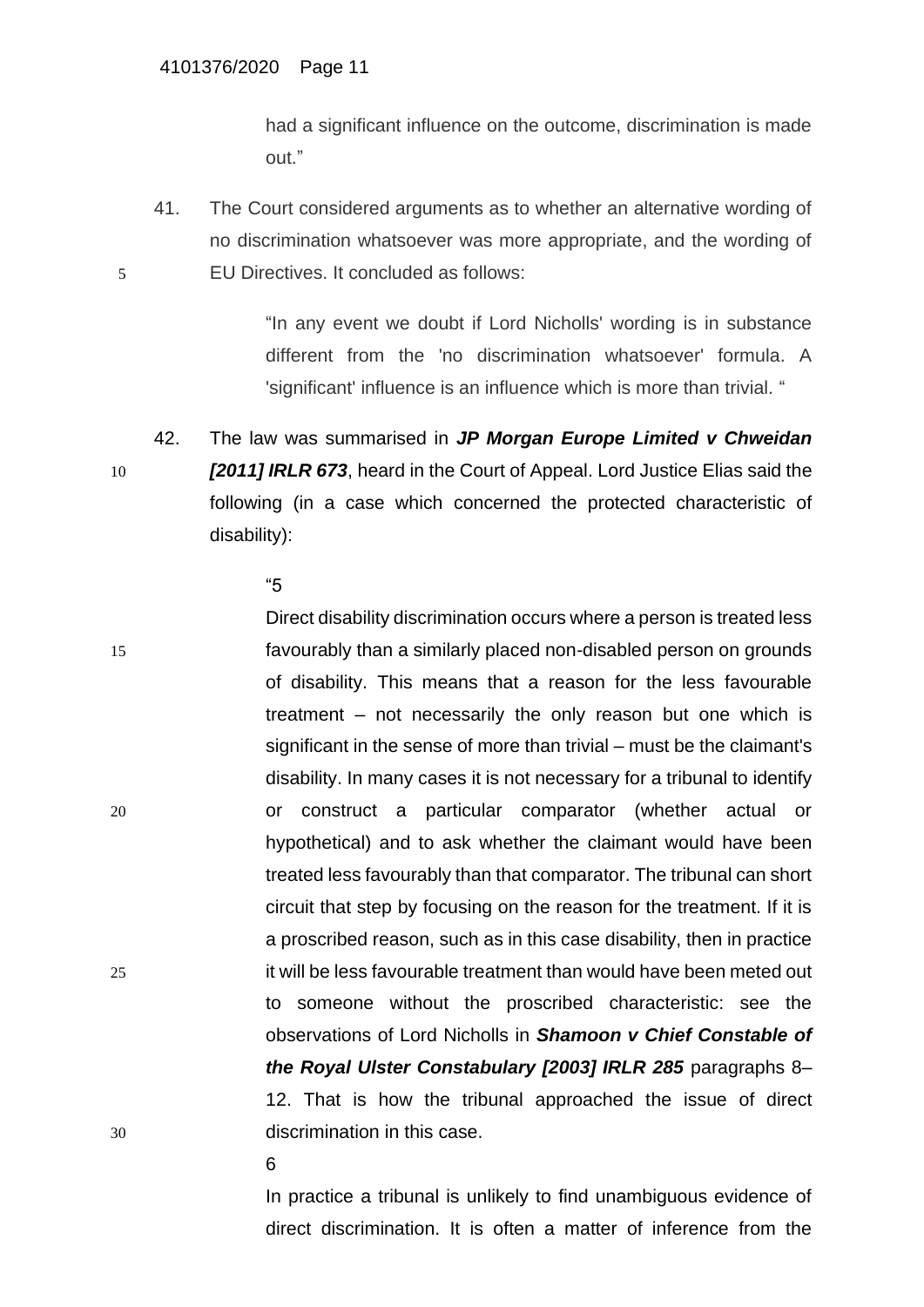primary facts found. The burden of proof operates so that if the employee can establish a prima facie case, ie if the employee raises evidence which, absent explanation, would be enough to justify a tribunal concluding that a reason for the treatment was the 5 unlawfully protected reason, then the burden shifts to the employer to show that in fact the reason for the treatment is innocent, in the sense of being a non-discriminatory reason".

#### **Harassment**

43. The terms of the statute are reasonably clear but guidance was given by 10 the Court of Appeal in *Pemberton v Inwood [2018] IRLR 542* in which the following was stated by Lord Justice Underhill:

"In order to decide whether any conduct falling within subparagraph 10 (1)(a) of section 26 Equality Act 2010 has either of the proscribed effects under sub-paragraph (1)(b), a tribunal must 15 consider both (by reason of sub-section 4(a)) whether the putative victim perceives themselves to have suffered the effect in question (the subjective question) and (by reason of sub-section 4(c)) whether it was reasonable for the conduct to be regarded as having that effect (the objective question). It must also take into account 20 all the other circumstances (subsection 4(b))."

- 44. Paragraph 7.9 of the Equality Code of Practice states that it should be given 'a broad meaning in that the conduct does not have to be because of the protected characteristic'. In *Hartley v Foreign and Commonwealth Office [UKEAT/0033/15](https://www.lexisnexis.com/uk/legal/search/enhRunRemoteLink.do?linkInfo=F%23GB%23UKEAT%23sel1%2515%25year%2515%25page%250033%25&A=0.8101042547561379&backKey=20_T87717489&service=citation&ersKey=23_T87717470&langcountry=GB)* it was held that whether or not 25 there is harassment must be considered in the light of all the circumstances. But it is not enough only to point to the relevant characteristic as the background of the events or to pray in aid commonly held views*: UNITE the Union v Nailard [\[2018\]](https://www.lexisnexis.com/uk/legal/search/enhRunRemoteLink.do?linkInfo=F%23GB%23IRLR%23sel1%252018%25year%252018%25page%25730%25&A=0.883587768521677&backKey=20_T87717489&service=citation&ersKey=23_T87717470&langcountry=GB) IRLR 730* and *Tees, Esk and Wear Valleys NHS Foundation Trust v Aslam [\[2020\]](https://www.lexisnexis.com/uk/legal/search/enhRunRemoteLink.do?linkInfo=F%23GB%23IRLR%23sel1%252020%25year%252020%25page%25495%25&A=0.3233375283780515&backKey=20_T87717489&service=citation&ersKey=23_T87717470&langcountry=GB) IRLR 495*
- 30 45. The Equality and Human Rights Commission's Code of Practice states (at paragraph 7.18) that in deciding whether or not conduct has the relevant effects account must be taken of the claimant's perception and personal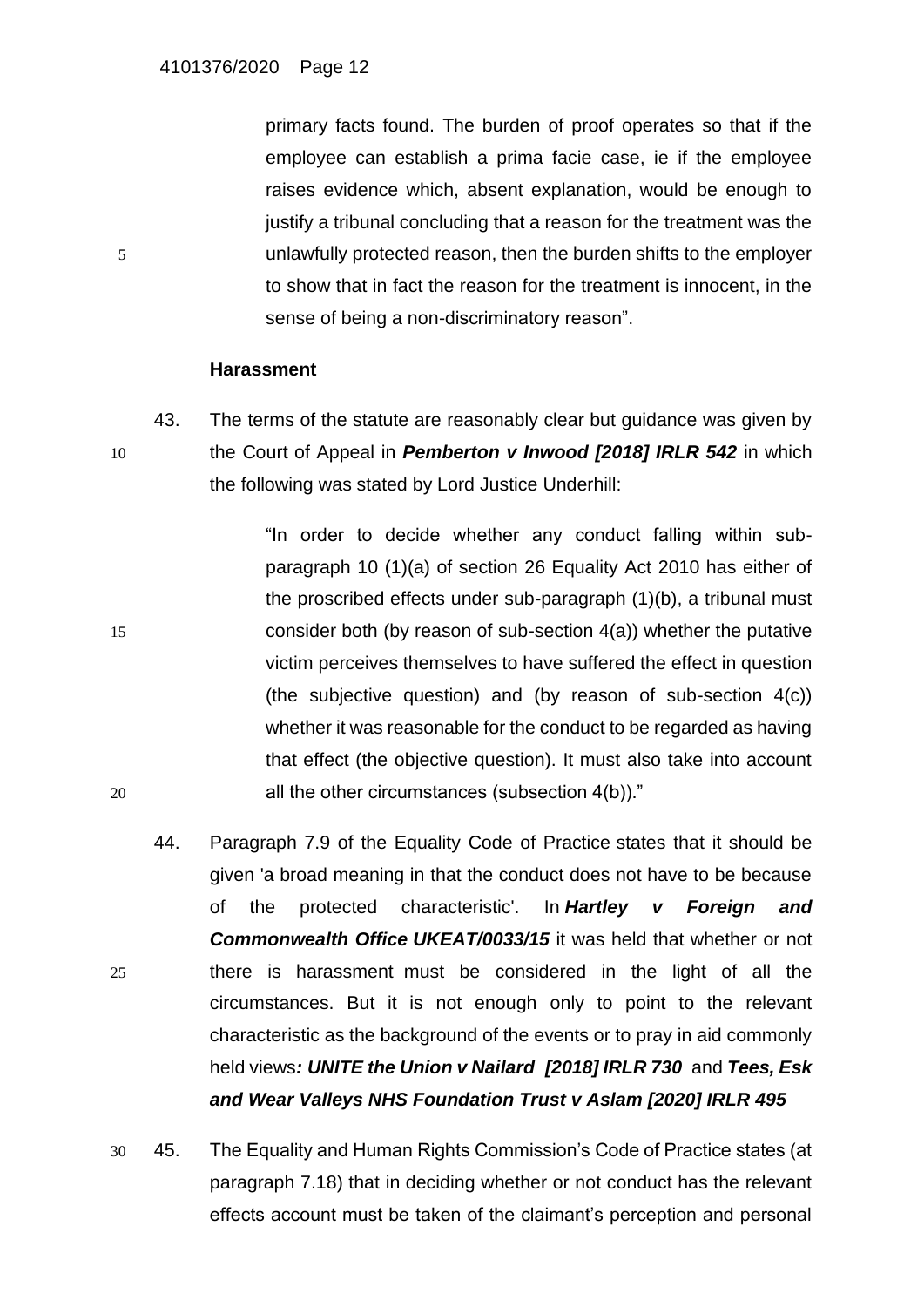circumstances (which includes their mental health and the environment) and whether it is reasonable for conduct to have that effect. In assessing reasonableness an objective test must be applied. Thus something is not likely to be considered to be reasonable if a claimant is hypersensitive or 5 other people are unlikely to be offended. Elias LJ in *Land Registry v Grant [201]1 IRLR 748* focused on the words "intimidating, hostile, degrading, humiliating and offensive" and said

"Tribunals must not cheapen the significance of these words. They are an important control to prevent trivial acts causing minor upset 10 being caught".

46. The question of whether the conduct in question "relates to" the protected characteristic requires a consideration of the mental processes of the putative harasser (*GMB v Henderson [2017] IRLR 340*) bearing in mind that there should be an intense focus on the context in which the words or 15 behaviour took place (*Bakkali v Greater Manchester 2018 IRLR 906*). Relates to is not the same test as "because of".

## **Burden of proof**

47. There is a normally two-stage process in applying the burden of proof provisions in discrimination cases, whether for direct discrimination or 20 harassment, as explained in the authorities of *Igen v Wong [2005] IRLR 258*, and *Madarassy v Nomura International Plc [2007] IRLR 246*, both from the Court of Appeal. The claimant must first establish a first base or prima facie case by reference to the facts made out. If he does so, the burden of proof shifts to the respondent at the second stage. If the second 25 stage is reached and the respondent's explanation is held to be inadequate, it is necessary for the tribunal to conclude that the claimant's allegation in this regard is to be upheld. If the explanation is adequate, that conclusion is not reached. It may not always be necessary to follow that two stage process as explained in *Laing v Manchester City* 30 *Council [\[2006\]](https://www.lexisnexis.com/uk/legal/search/enhRunRemoteLink.do?linkInfo=F%23GB%23IRLR%23sel1%252006%25year%252006%25page%25748%25&A=0.34491192605275645&backKey=20_T234329915&service=citation&ersKey=23_T234329382&langcountry=GB) IRLR 748***.**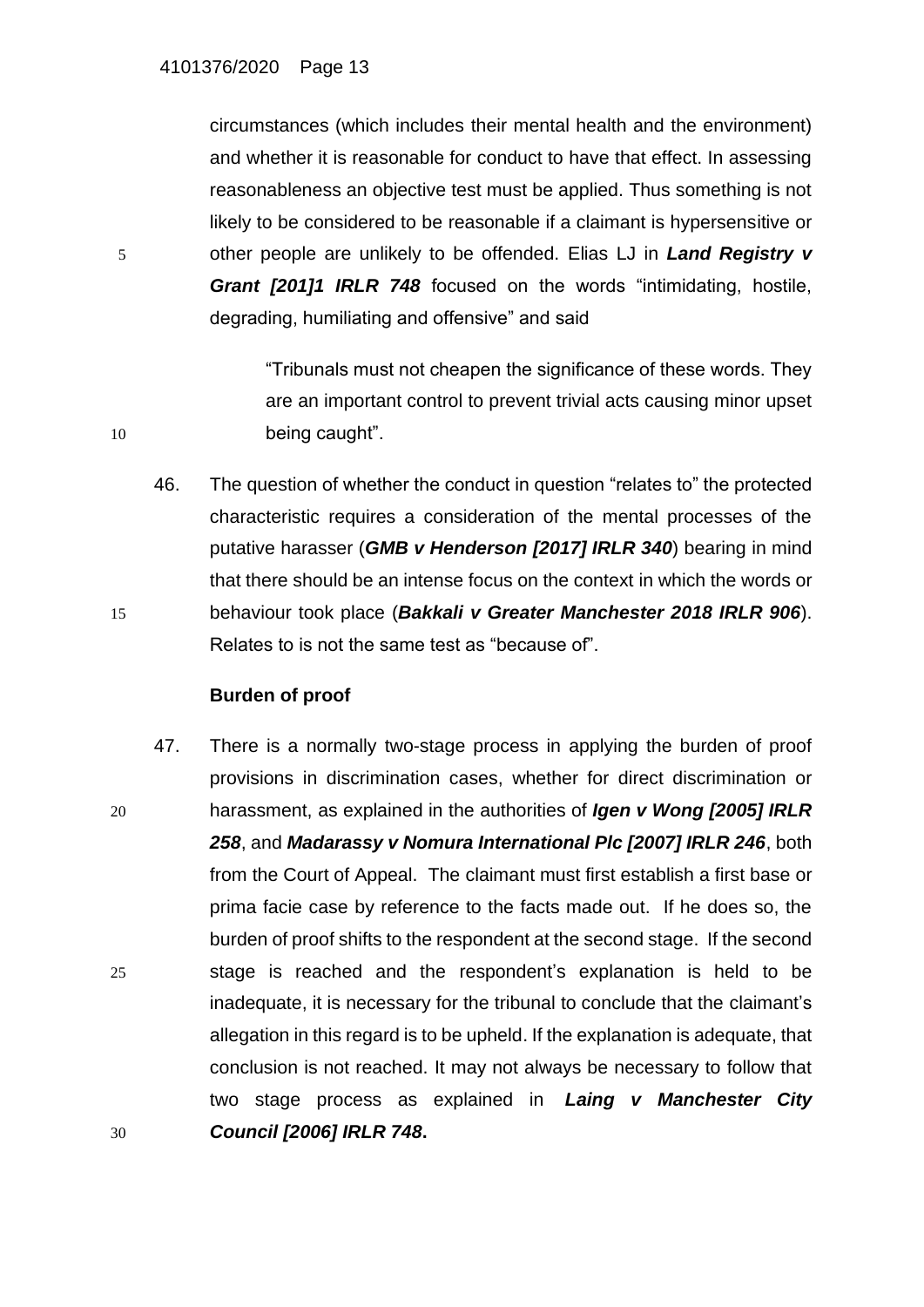- 48. Discrimination may be inferred if there is no explanation for unreasonable behaviour (*The Law Society v Bahl [2003] IRLR 640* (EAT), upheld by the Court of Appeal at *[2004] IRLR 799.*)
- 49. In *Ayodele v Citylink Ltd [2018] ICR 748*, the Court of Appeal rejected 5 an argument that the *Igen* and *Madarassy* authorities could no longer apply as a matter of European law, and held that the onus did remain with the claimant at the first stage.
- 50. The rationale for the two stage approach was identified by Advocate General Mengozzi in *Meister v Speech Design Carrier Systems* 10 *GmbH***,** *[\[2014\] All ER \(EC\) 231](https://www.lexisnexis.com/uk/legal/search/enhRunRemoteLink.do?linkInfo=F%23GB%23ALLEREC%23sel1%252014%25year%252014%25page%25231%25&A=0.9614652536344581&backKey=20_T230856643&service=citation&ersKey=23_T230856636&langcountry=GB)*, as follows:

"It is also apparent from the overall scheme of those provisions that the choice made by the legislature was clearly that of maintaining a balance between the victim of discrimination and the employer, when the latter is the source of the discrimination. Indeed, with 15 regard to the burden of proof, those three directives opted for a mechanism making it possible to lighten, though not remove, that burden on the victim … A measure of balance is therefore maintained, enabling the victim to claim his right to equal treatment but preventing proceedings from being brought against the 20 defendant solely on the basis of the victim's assertions."

51. That it was for the claimant to establish primary facts from which the inference of discrimination could properly be drawn was confirmed in *Royal Mail Group Ltd v Efobi [2019] IRLR 352*. As the Court of Appeal also confirmed in that case, unless the Supreme Court reverses that 25 decision the law remains as stated in *Ayodele*. Elias LJ summarised the position with regard to the two stages of the analysis as follows:

''First, the burden is on the employee to establish facts from which a tribunal could conclude on the balance of probabilities, absent any explanation, that the alleged discrimination had occurred. At 30 that stage the tribunal must leave out of account the employer's explanation for the treatment. If that burden is discharged, the onus shifts to the employer to give an explanation for the alleged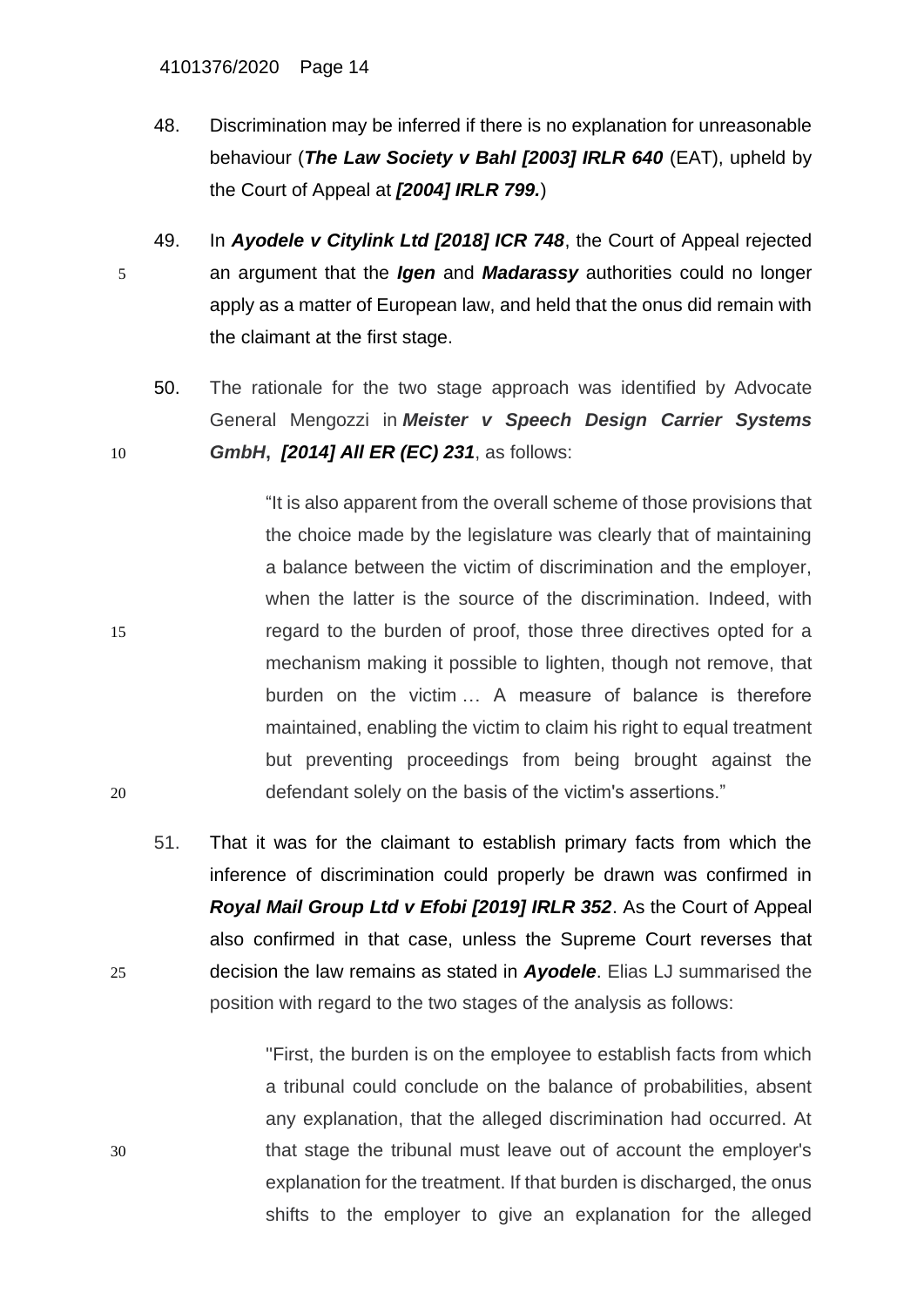discriminatory treatment and to satisfy the tribunal that it was not tainted by a relevant proscribed characteristic. If he does not discharge that burden, the tribunal must find the case proved.''

- 52. That case has been appealed to the Supreme Court. Argument has been 5 heard but the Judgment of the court is not yet issued.
	- 53. The Tribunal must also consider the possibility of unconscious bias, as addressed in *Geller v Yeshurun Hebrew Congregation [2016] ICR 1028*. It was an issue addressed in *Nagarajan*
	- *(iii) Remedy*
- 10 54. Compensation is considered under section 124, which refers in turn to section 119, of the Act. The sole head of loss claimed in this case is for injury to feelings. Three bands were set out for injury to feelings in *Vento v Chief Constable of West Yorkshire Police (No 2) [2003] IRLR 102* in which the Court of Appeal gave guidance on the level of award that may 15 be made. The three bands were referred to in that authority as being lower, middle and upper, with the following explanation:

"i) The top band should normally be between £15,000 and £25,000. Sums in this range should be awarded in the most serious cases, such as where there has been a lengthy campaign of discriminatory 20 harassment on the ground of sex or race. This case falls within that band. Only in the most exceptional case should an award of compensation for injury to feelings exceed £25,000.

> ii) The middle band of between £5,000 and £15,000 should be used for serious cases, which do not merit an award in the highest band.

- 25 iii) Awards of between £500 and £5,000 are appropriate for less serious cases, such as where the act of discrimination is an isolated or one off occurrence. In general, awards of less than £500 are to be avoided altogether, as they risk being regarded as so low as not to be a proper recognition of injury to feelings.
- 30 55. In *Da'Bell v NSPCC [2010] IRLR 19,* the EAT held that the levels of award for injury to feelings needed to be increased to reflect inflation. The top of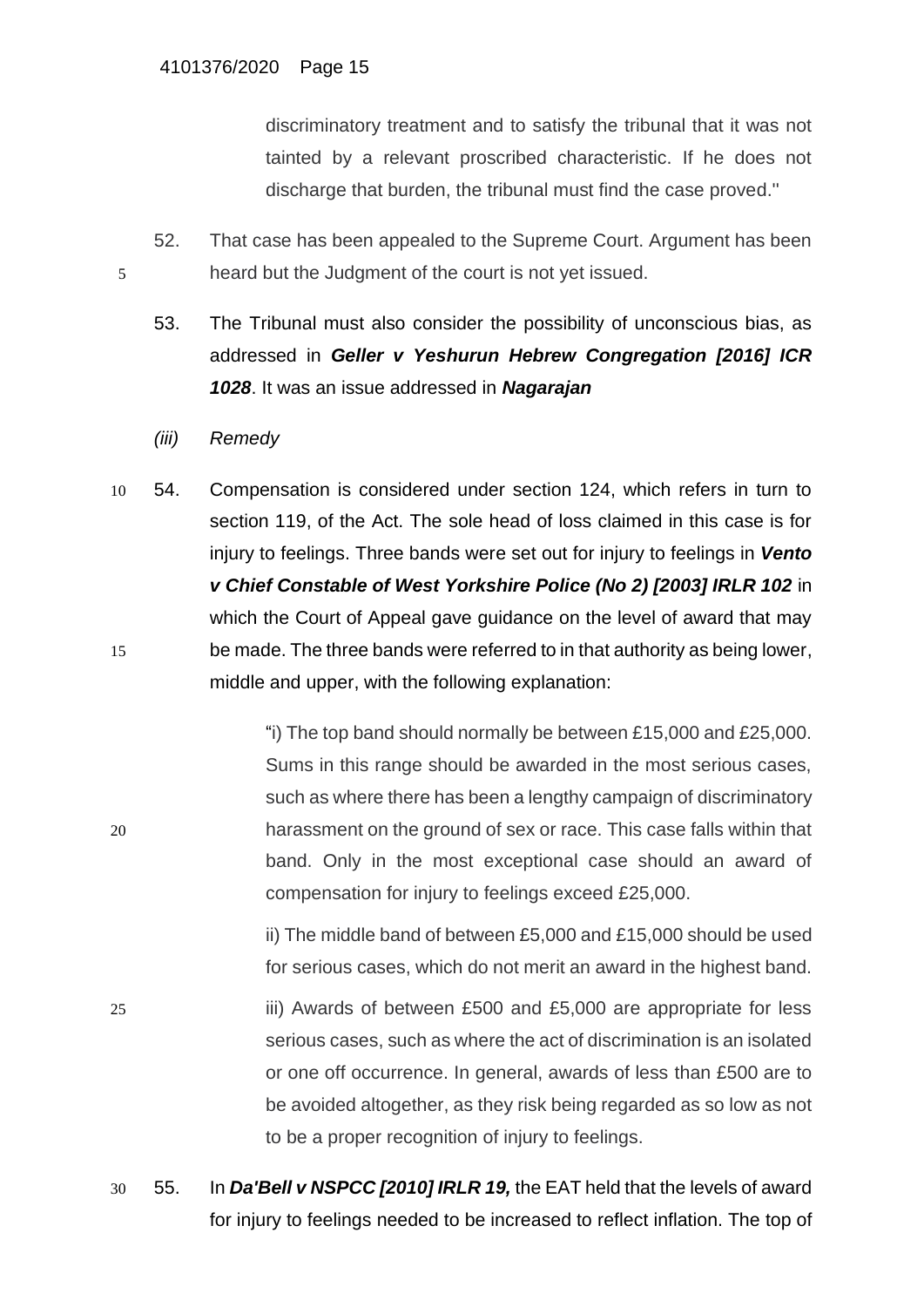the lower band would go up to £6,000; of the middle to £18,000; and of the upper band to £30,000.

- 56. In *De Souza v Vinci Construction (UK) Ltd [2017] IRLR 844*, the Court of Appeal suggested that it might be helpful for guidance to be provided 5 by the President of Employment Tribunals (England and Wales) and/or the President of the Employment Appeal Tribunal as to how any inflationary uplift should be calculated in future cases.
- 57. The Presidents of the Employment Tribunals in England and Wales and in Scotland thereafter issued joint Presidential Guidance updating the 10 Vento bands for awards for injury to feelings, which is regularly updated. In respect of claims presented on or after 6 April 2019, the Vento bands include a lower band of £900 to £8,800, a middle band of £8,800 to £26,300 and a higher band of £26,300 to £44,000.
- 58. Interest can be awarded in discrimination cases under the Industrial 15 Tribunals (Interest on Awards in Discrimination Cases) Regulations 1996.

## **Discussion**

- 59. The present case is an unusual one, in that the claimant was employed for two days only for what was a Saturday job, when a 14 year old schoolgirl. She argued that she was dismissed because of her age in 20 breach of section 13 of the 2010 Act, and was subject to harassment under section 26.
- 60. It is for the claimant to establish a prima facie case under section 136. If she does not, her claim for direct discrimination will fail. There were a number of issues in dispute. One was what was said to her when Mr Easy 25 telephoned her on 22 December 2019 to inform her that her employment had ended. Both the claimant and Ms Alexander said that he had referred to her age, that the accountant had said that she was too young for health and safety reasons. He denied that, and said that he had told her that the role was too severe, and too stressful, and that she was not able to cope 30 with the severity of the job. Initially he had said that he had "sat her down". Later he said that that had been by telephone.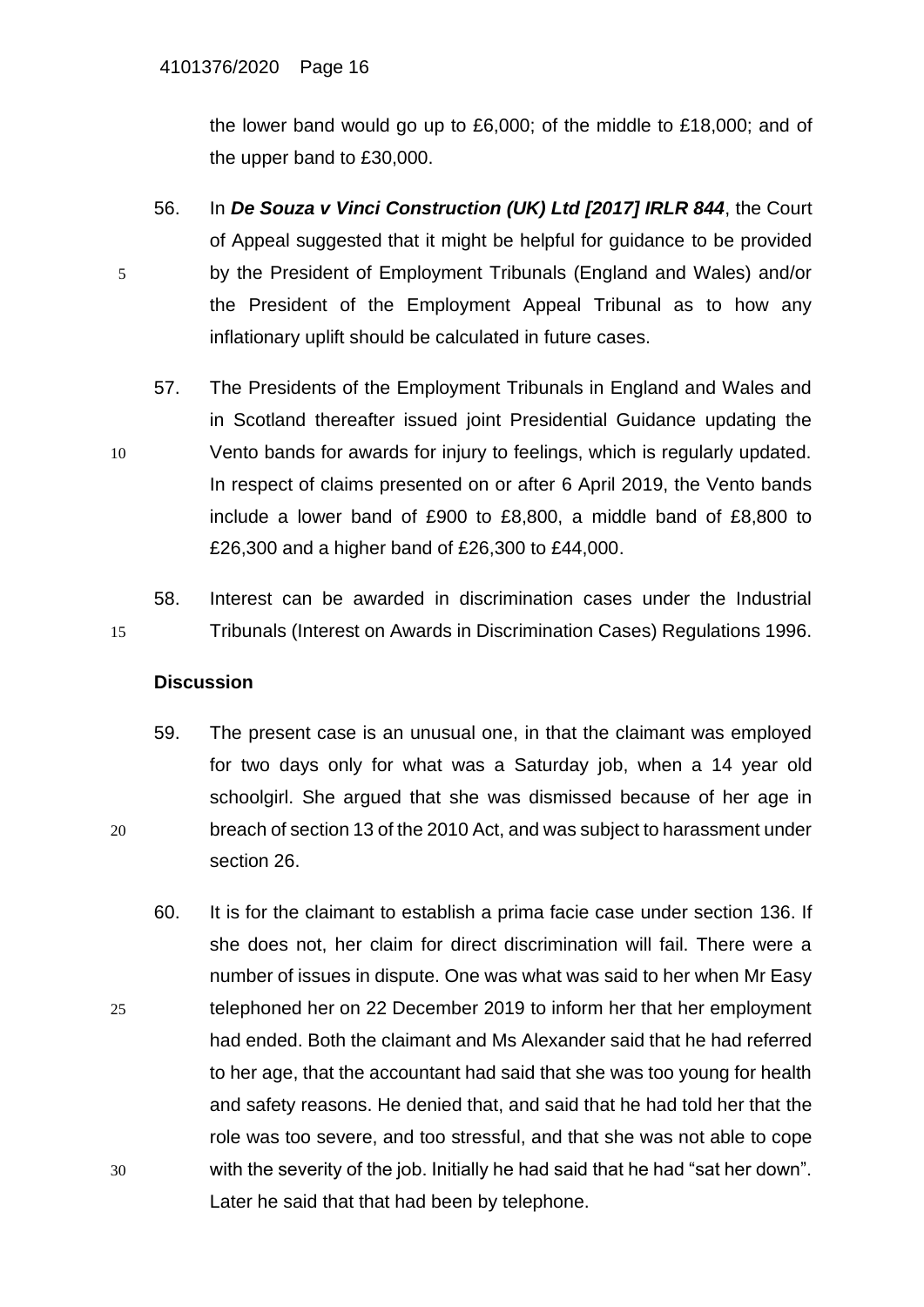#### 4101376/2020 Page 17

- 61. The Tribunal concluded that it was far more likely that Mr Easy had said something to the effect that the claimant was too young for the role, and that the accountant had said that it was for health and safety reasons. The claimant gave her evidence clearly, candidly, and calmly, whilst still 5 someone who is very young to be appearing before an Employment Tribunal as both witness and claimant. The Tribunal considered her to be a credible and reliable witness. It also considered Ms Alexander a credible and reliable witness. She worked with the claimant's mother, and happened to be sitting directly beside the claimant when the call from 10 Mr Easy arrived. She gave evidence of remembering what he said in relation to being too young, and corroborated the claimant's evidence.
- 62. The Tribunal did not consider that Mr Easy was likely to be correct in his recollection. There were a number of issues of fact where his evidence was not consistent with other evidence. That included his saying initially 15 that he had sat the claimant down to tell her about not continuing in employment. When it was put to him in cross examination that he had said that he strongly denied having done so, but that was noted by the Judge as having been his initial evidence. That changed after the respondent's representative asked him a leading question about a telephone call. He 20 said that he had worked with the clamant three or four times, when the evidence was clear that it was twice. He said that he could not remember any incident involving Penelope Dines, but that incident had been pled by the respondent in its Response Form. He said that he alone decided dismissal, whereas the Response Form stated that both Mr Easy and Miss 25 Dines considered that there should be a dismissal. He did not recall what his access code for the tills was, although that had been put to the claimant in cross examination. He denied giving the claimant his access code for the till, where an access code was necessary to use it, and she clearly had been using the till. It appeared to the Tribunal more likely that Mr Easy had 30 shown the claimant how to use the till and given her the code to access it as she claimed. He said that he had told the claimant to go home, but we accepted the claimant's evidence that that was not an instruction but an invitation, and in any event in his evidence he appeared not to appreciate that the Centre was in a rural location without public transport, and that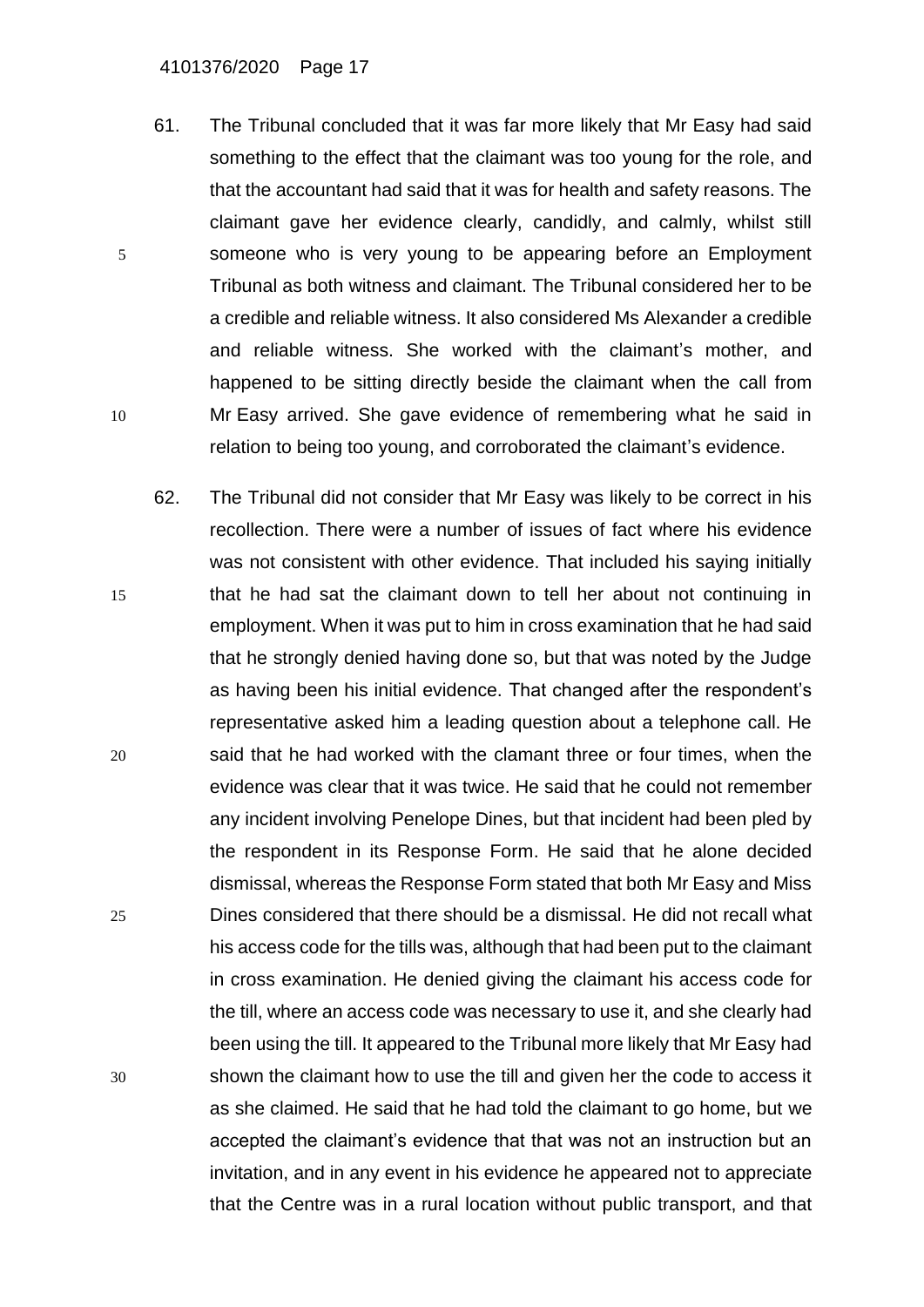she would have to wait to be collected. He said that he had sent both the claimant and another waitress home on 14 December 2019 early, not because it was quiet as the claimant said, but because it was busy. That appeared to the Tribunal to be contrary to common sense. If the café and 5 restaurant was busy, one would expect to need staff to service customers, not to send them home. It was also contrary to the terms of the Response Form which stated that it was quiet. The claimant had been doing work in cleaning cutlery which benefitted the respondent, and it is not credible to suggest that her doing so was in some way not following an instruction, as 10 he appeared to wish to claim.

- 63. Mr Easy had said that he had not initially known the claimant's age and had been told that by Ms Crossan, but it was obvious to the Tribunal that the claimant was a young girl, and that would have been more obvious to Mr Easy in December 2019 when she had relatively recently turned 14. 15 The Tribunal did not regard his evidence on not knowing her age as credible. It also did not consider that his evidence of her becoming unduly stressed was credible. That was entirely contrary to the manner in which the claimant gave her evidence, which was in a calm, measured and entirely appropriate manner, without any hint of her being stressed even 20 when subject to some fairly detailed questioning in cross examination.
- 64. Finally and importantly the Response Form did not state that the reason given to the claimant was that the role was too stressful for her, as was claimed in evidence by Mr Easy as the first reason for the decision to end her employment. Nor did he refer to that in his email dated 15 October 25 2020 which the respondent tendered as his witness statement. His email gave as reasons the claimant not being able to respond to high demand as required, and having difficulty with following direction. There was however no evidence of high demand, and the evidence that the Tribunal considered more reliable was that it was quiet, as the respondent itself 30 had pled in its Response.
	- 65. In general terms therefore the Tribunal accepted the evidence of the claimant and her witness as being credible and reliable, and did not accept the evidence of Mr Easy where that was different from theirs. It did also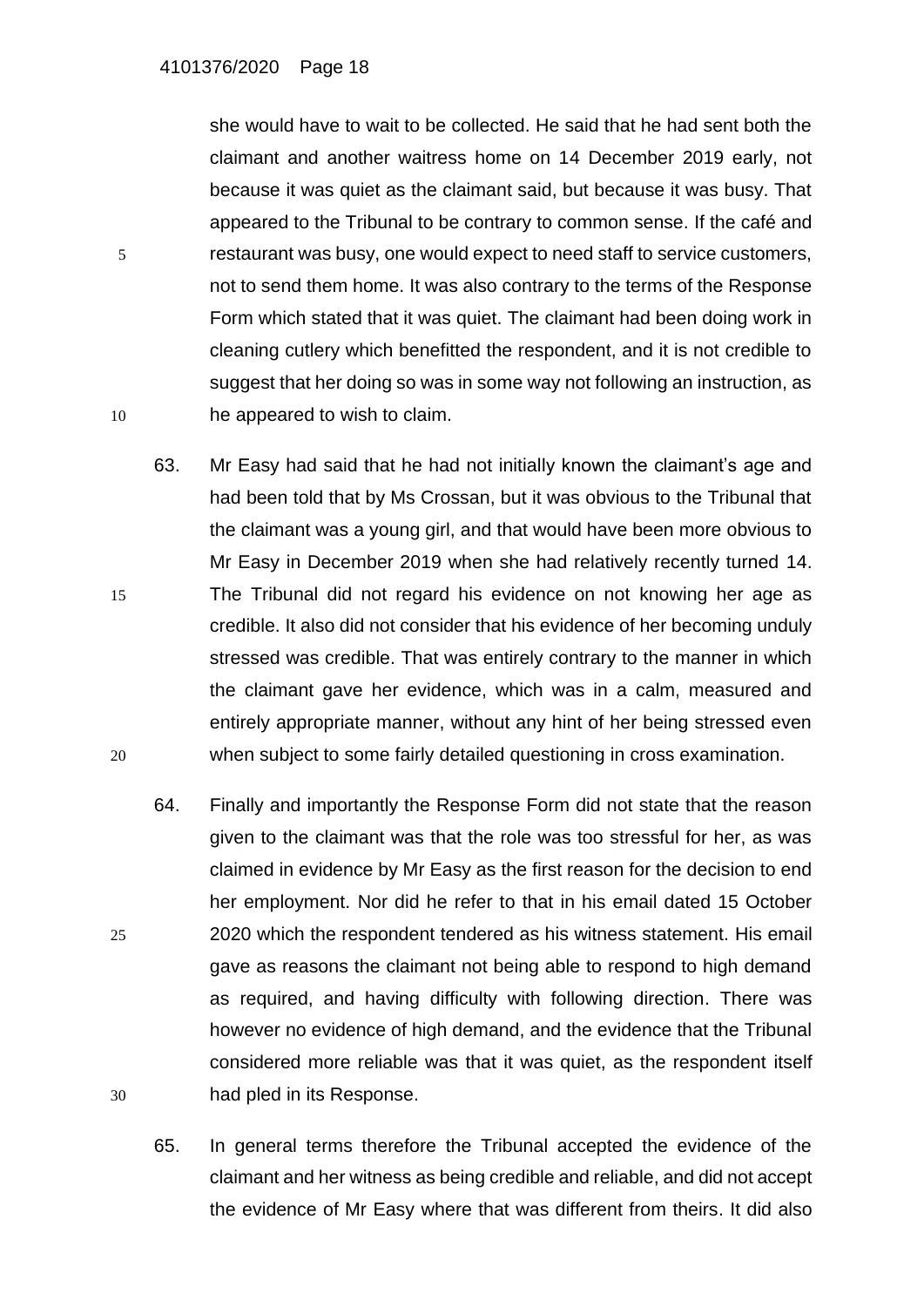consider the written statements tendered. The only one of direct relevance was from Mr Stuart McEwen. He was now in hospital, and said that he did not recall giving the claimant any warning as to the behaviour of one of the owners. That is an issue addressed below. His evidence did not directly 5 address the point as to the reason for the dismissal. The written statements were not therefore considered to be of any weight for the issues in the case.

- 66. It appeared to the Tribunal that the claimant had established a prima facie case that her age was at least a factor, to the extent of being more than 10 trivial or minor, in the decision to end her employment. That was so specifically as there had been a reference to her age being "too young" at the time she was informed that her employment was ending, being the dismissal. It was a case akin to that of *Nagarajan*, with discrimination inherent in the act of dismissal given those words used. That then meant 15 that the burden shifted under section 136. It fell to the respondent to prove that the reason for dismissal was in no way, beyond that which was trivial or minor, because of her age. The Tribunal did not consider that the respondent had met that burden. It did not consider the evidence of Mr Easy to be reliable for the reasons given above. The respondent had 20 not called either Miss Dines, who was said to have been involved in an incident on 16 December 2019 and also decided on dismissal. Nor did it call Ms Crossan who was the Accountant Mr Easy said that he had spoken to, and accepted that he had done that in his evidence. The evidence from Mr Easy was to the effect that he was too busy to train new part-time staff 25 stating that it was certainly not useful for him to have someone not doing the job that required to be done, and that the other member of part-time staff Sarah, also a relatively young woman, was also not useful when the premises were busy. That evidence indicated that he was not enamoured of employing staff as young as the claimant or Sarah, and that their age 30 was a factor in ending employment for the claimant.
	- 67. Age does not need to be the only reason for the dismissal, nor the principal reason, but only one that is above the trivial or minor. The respondent has not proved that age was not such a factor, beyond the minor or trivial.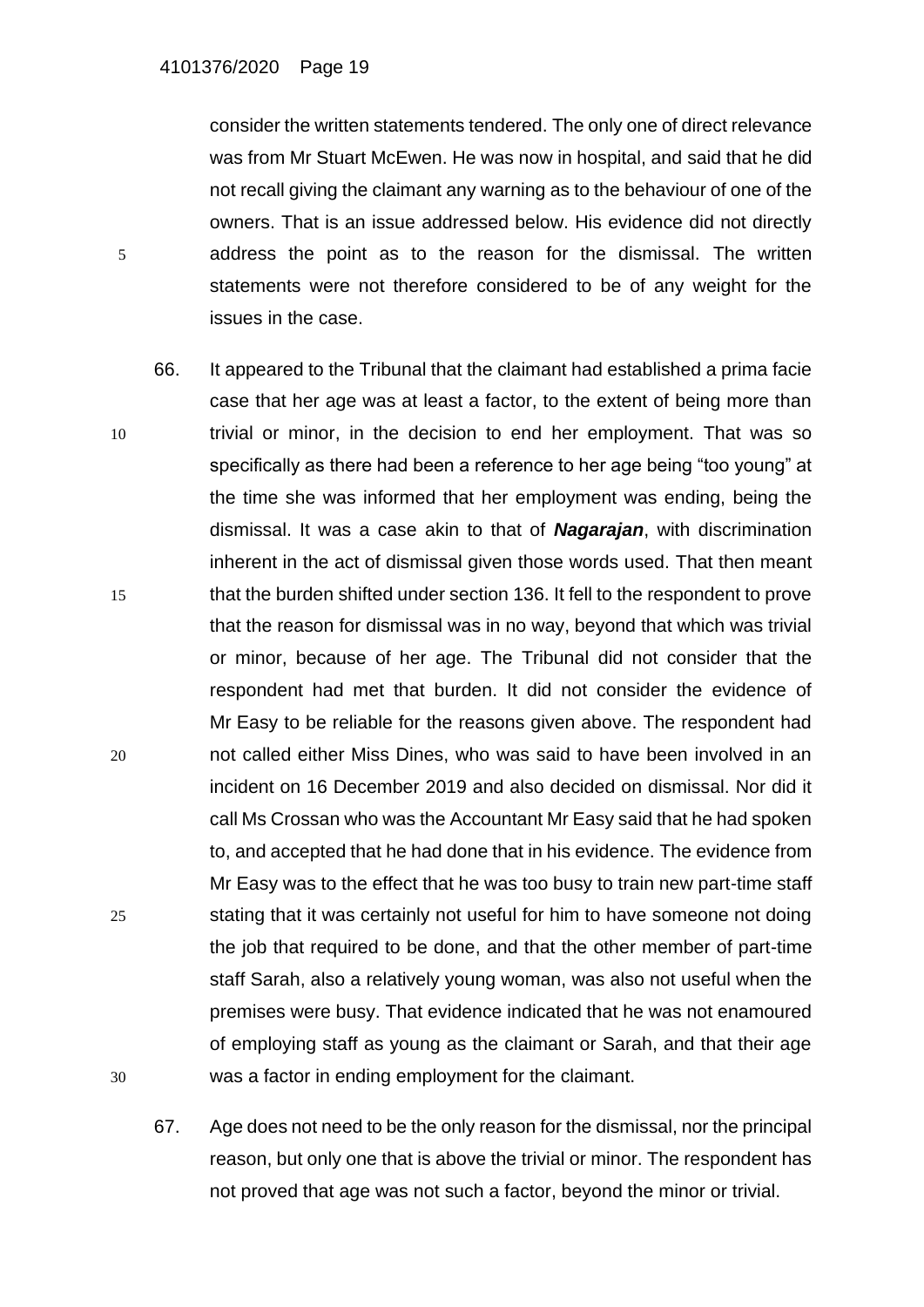- 68. The respondent did not seek to justify a decision to dismiss in which age was a factor. It did not lead any evidence of that, and it was not a part of the submission. It had set its case on the basis that age was not mentioned by Mr Easy and not a part of the decision itself. That argument having 5 been rejected, and there being no evidence on which to base a finding under section 13(2) of the Act as to objective justification, the claim of direct discrimination succeeds.
- 69. In respect of the claim of harassment, the Tribunal did not consider that the evidence met the statutory test. The claimant had not exaggerated her 10 evidence as to her reaction to being warned as to what may happen, and said that it had made her uncomfortable. She did not report it to anyone, save to Ms Alexander, and it appears to have been mentioned more in the passing than as an issue of materiality at that time. The Tribunal considered that the evidence amounted to the kind of minor upset that is 15 referred to in authority as not being sufficient. We can however see why a mother of a 14 year old girl would be concerned at such a comment being made, but however inappropriate it was to say to such a person (albeit that it was not recollected by Mr McEwen from the terms of his written statement) it did not amount in law to harassment and that claim is 20 dismissed.
- 70. The Tribunal considered the issue of remedy. There was evidence from the claimant and Ms Alexander of the claimant being shocked, upset and distressed by the intimation of her dismissal. The Tribunal considered that this was a case towards the lower end of the first band of *Vento,* as 25 subsequently amended, in which the range is £900 to £8,800. The level of upset was not immaterial, and involved a then 14 year old girl. There was a dismissal. The Tribunal took these factors into account, and decided that the appropriate award for injury to feelings was £2,500. Interest is due on that, and the amount of that is calculated to be for the period from 30 dismissal on 22 December 2019 to the anticipated date of payment being a total of 18 months. The interest calculation in accordance with the statutory provision referred to above is £300, being 8% per annum for the period of loss, starting with the date of dismissal and ending with the anticipated date for payment, a period of eighteen months.